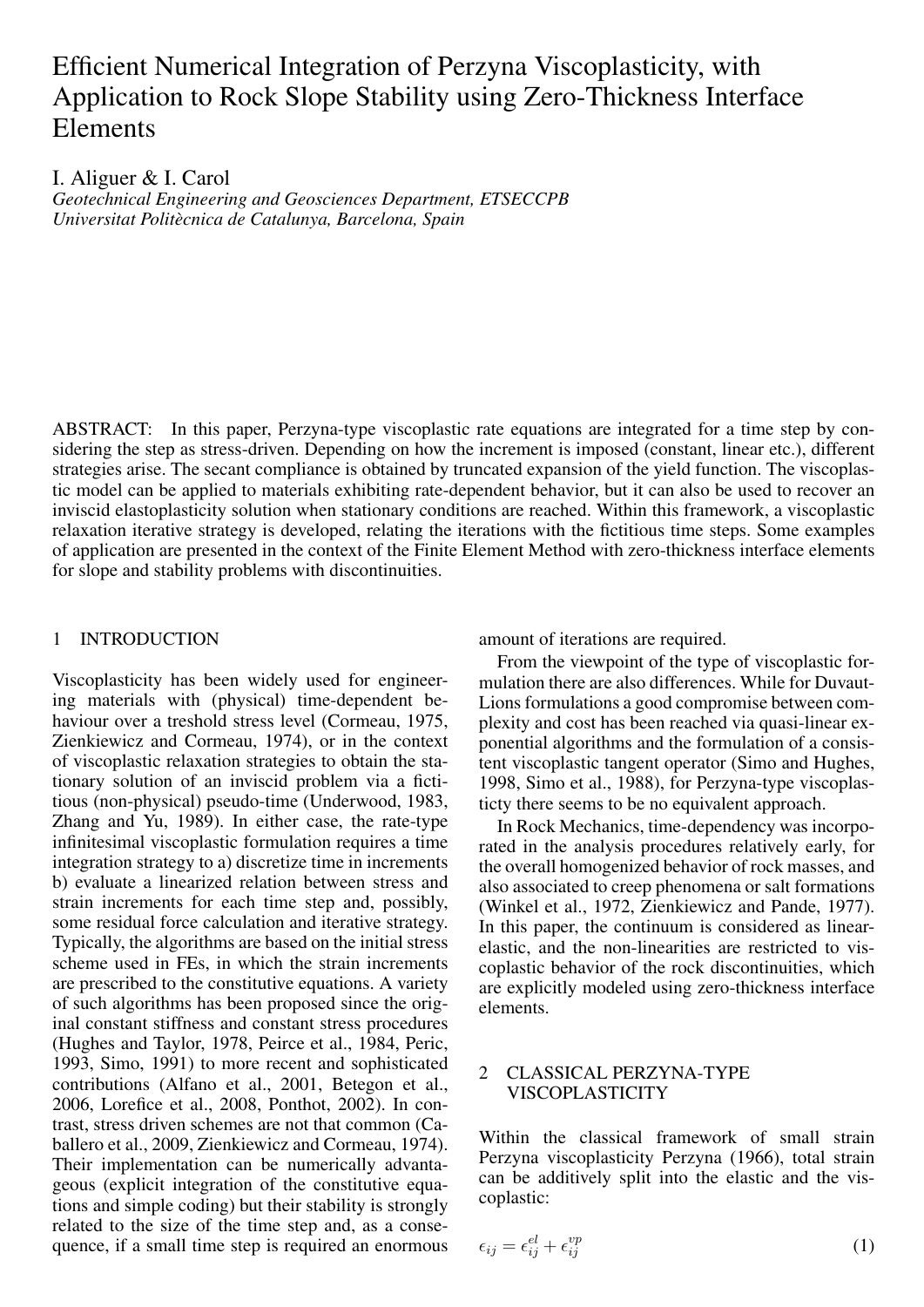The elastic strain tensor is obtained by considering isotropic linear elasticity:

$$
\epsilon_{ij}^{el} = C_{0\ ijkl} \sigma_{kl} \ , \qquad C_{0\ ijkl} = D_{0\ ijkl}^{-1} \tag{2}
$$

where  $D_0$  is a elasticity stiffness matrix, symmetric and positive definite.  $\overline{D}_0^{-1}$  denotes its inverse, i.e. the elasticity compliance matrix, which will be referred to as  $C_0$ , and  $\sigma_{ij}$  is the Cauchy stress tensor.

The stress loading function  $F(\sigma_{ij})$  is defined to distinguish between elastic states ( $\bar{F} \leq 0$ ) and viscoplastic states  $(F > 0)$ . In the latter case, the classical Perzyna viscoplastic strain rate is considered:

$$
\dot{\epsilon}_{ij}^{vp} = \frac{1}{\eta} \left\langle \psi \left( \frac{F(\boldsymbol{\sigma})}{F_0} \right) \right\rangle \frac{\partial Q}{\partial \sigma_{ij}} \tag{3}
$$

where  $\eta$  is the viscosity of the material,  $F_0$  is a reference value of the yield function for normalization, and Q the viscoplastic potential typical of non-associated formulations.

Finally, the accumulated viscoplastic strain  $\epsilon_{ij}^{vp}$  in (1) can be obtained by integrating in time the viscoplastic strain rate:

$$
\epsilon_{ij}^{vp} = \int_0^t \epsilon_{ij}^{vp} dt = \int_0^t \frac{1}{\eta} \left\langle \left(\frac{F(\sigma)}{F_0}\right) \right\rangle \frac{\partial Q}{\partial \sigma_{ij}} dt \qquad (4)
$$

## 3 STRESS-DRIVEN NUMERICAL SCHEMES FOR VISCOPLASTIC TIME-INTEGRATION

As the main difference to traditional elastoplasticity, in viscoplasticity stress states are allowed outside the loading surface. The proposed scheme takes advantage of this fact to obtain a simple but effective algorithm for the integration of Perzyna viscoplasticity. The main distinctive feature of the proposed scheme is that it is stress-driven, in contrast to traditional strain-prescribed procedures for elastoplasticity.

The main advantage of a stress-prescribed scheme is that the integration of the constitutive relation can be reduced to the numerical calculation of the integral expression (4), which becomes relatively simple. In this expression, all the terms are computed in advance, in order to update the current value of the viscoplastic strain, instead of the usual implicit procedures resulting from strain-prescribed schemes.

The integration of the expression (4) can be done via the trapezoid rule in the interval  $\Delta t_{n+1} = t_{n+1}$  –  $t_n$ . Depending on the assumption of the stress increment within the interval the following expression for the viscoplastic strain increment can be obtained:

$$
\Delta \boldsymbol{\epsilon}_{n+1}^{vp} = \frac{\Delta t_{n+1}}{\eta F_0} \left( (1 - \theta) F(\boldsymbol{\sigma}) + \theta F(\boldsymbol{\sigma} + \Delta \boldsymbol{\sigma}) \right) \boldsymbol{m}
$$
 (5)

where  $\theta$  is a fixed parameter with value between 0 and 1 and m is the flow rule. For  $\theta = 0$  the original viscoplastic algorithm of Zienkiewicz and Cormeau Zienkiewicz and Cormeau (1974) with constant stiffness is recovered. For other values of  $\theta$  greater than zero, the calculation of  $\Delta \epsilon_{n+1}^{vp}$  involves  $\Delta \sigma_{n+1}$ , and therefore it is required to iterate within the time step until the viscoplastic strain estimates satisfy the prescribed stress increment.

In the implementation developed, a first order expansion of the yield function and the plastic potential is proposed to evaluate the expression above, which leads to a linearized form of  $\Delta \epsilon_{n+1}$  in terms of  $\Delta \sigma_{n+1}$ , as described in more detail in Aliguer et al. (2013).

## 4 VISCOPLASTIC RELAXATION

If a time-dependent problem exhibits stationary conditions, those are characterized by no change in strains. In terms of stress and for the problem at hand, this can be interpreted as stress states evolving from the viscoplastic region ( $F(\sigma_{ij}) > 0$ ) to the yield surface/elastic region ( $F(\sigma_{ij}) \leq 0$  or stationary state). The viscoplastic relaxation technique takes advantage of this concept, in order to reach the solution of the inviscid problem as the stationary solution of a fictitious viscoplastic problem.

The resulting scheme can be summarized as follows: in the iteration, the viscoplastic strain increment is calculated using only the value of the stress at the beginning of the increment,  $\sigma_n^i$  and the secant stiffness is calculated if the value of  $\theta$  is different than 0. Once the system of equations is solved for  $\delta \mathbf{u}_{n+1}^i$ , the increment of stress for the iteration ( $\Delta \sigma_{n+1}^i$ ) can be obtained. The iterative procedure reaches convergence when the stress state is sufficiently close to the yield surface, so that the value of residual stress is inferior than a tolerance value.

## 5 CONSTITUTIVE MODEL FOR INTERFACES

The above schemes for viscoplasticity and viscoplastic relaxation have been applied to the simplified version of an existing zero-thickness interface constitutive model, which was previously developed within the context of quasi-static elastoplasticity Caballero et al. (2008) .

The frictional hyperbolic loading function for the interface is defined in terms of normal and shear stresses ( $\sigma$ , $\tau$ <sub>1</sub>, $\tau$ <sub>2</sub>) and the strength parameters cohesion and friction angle  $(c, \phi)$ 

$$
F = -\tan\phi(a-\sigma) + \sqrt{\tau_1^2 + \tau_2^2 + a^2 \tan^2\phi}
$$
 (6)

where  $a = c/\tan \phi$ .

The flow rule considered in this model is nonassociative and depends on whether normal stress state is tension or compression. In the case of the tension, the flow rule is radial towards a point near the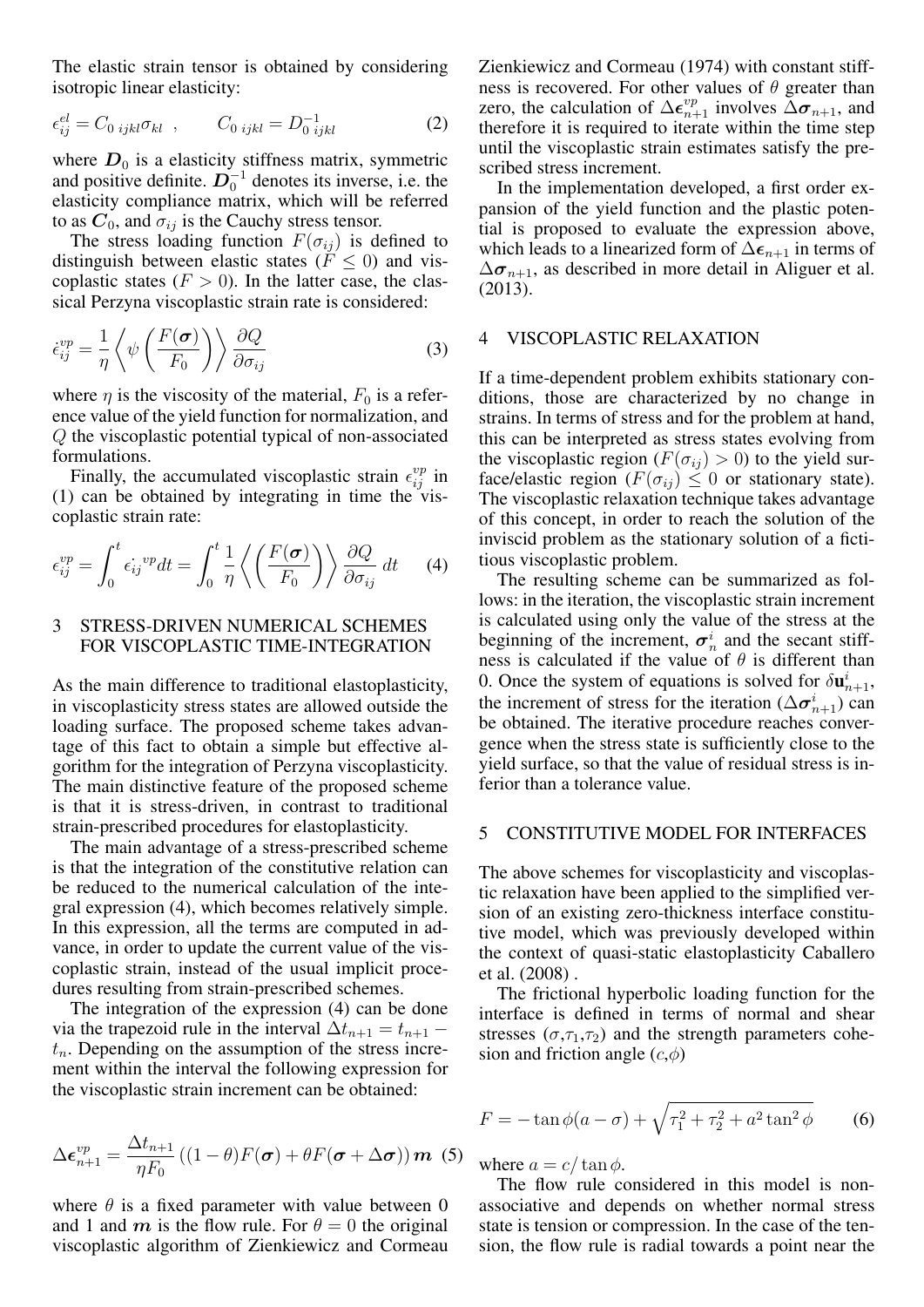origin, while in compression, only shear viscoplastic strains are generated :

$$
\mathbf{m}^{tens} = \begin{pmatrix} \frac{\partial Q}{\partial \sigma} \\ \frac{\partial Q}{\partial \tau_1} \\ \frac{\partial Q}{\partial \tau_2} \end{pmatrix} = \begin{pmatrix} 2(\sigma - \sigma^{cut}) \\ 2\tau_1 \\ 2\tau_2 \end{pmatrix}
$$
(7)

$$
\mathbf{m}^{compr} = \begin{pmatrix} 0 \\ 2\tau_1 \\ 2\tau_2 \end{pmatrix} \tag{8}
$$

where  $\sigma^{cut}$  is a value of small compressive stress which acts as the center for the radial flow rule in tension.

#### 6 NUMERICAL EXAMPLES

#### 6.1 *Relaxation test at constitutive level*

The first example of application consists of a relaxation test at constitutive level. Normal stresses are applied first, followed by prescribed shear relative displacement (at constant normal stress). Then time is allowed to pass, and shear stress starts decreasing to the limit value dictated by the yield surface (Fig. 1).



Figure 1: Shear stress path in  $\sigma$  -  $\tau$  space and shear stress evolution through time

First, the case without cohesion is considered  $(c =$ 0 in equation 6). For this particular case, it is possible to find a closed-form expression for the decay of the shear stress with time  $\tau = f(t)$ :

$$
\left(\frac{\tau - \tau_Y}{\tau_0 - \tau_Y}\right) = \exp\left(\frac{-K_T}{\eta F_0}t\right) \tag{9}
$$

where  $\tau_0$  is the value of shear stress at time  $t_0$ ,  $\tau_Y$ is the shear yield threshold value, and  $K_T$  is the transversal stiffness modulus of the interface. Expression (9) indicates that, at the limit of infinite time, the value  $\tau - \tau_Y$  tends to zero, that is, the shear stress tends to the shear stress yield limit value  $\tau_Y$ , and the elastoplastic solution is recovered. The resulting curve has been represented in Fig. 2, together with the numerical results for the same case obtained with a  $\Delta t = 1s$ , and three different values of parameter  $\theta$ equal to 0, 1 and 1/2.



Figure 2: Analytical and numerical results for the evolution of the shear stress with time for  $\Delta t = 1s$ 

In the numerical calculations, the load has been applied in two steps: 1)  $\Delta u = -2 \cdot 10^{-6}$  m and  $\Delta v = 6 \cdot 10^{-6}$  m with  $\Delta t = 0$  s to generate the initial stress state beyond the yield surface. 2)  $\Delta u = \Delta v = 0$ and  $\Delta t > 0$ . The second step has been subdivided in 10 increments to reach the final time of  $t_f = 10$  s  $(\Delta t = 1s)$ . Material parameters used for this example are:  $K_N = K_T = 10^7 \, kN/m$ ;  $c = 0.0 \, kN/m^2$ ;  $\tan \phi = 0.577; \eta = 10^6 kPa \ s.$ 

The figure shows that the strategy with  $\theta = 1/2$ yields a much better approximation than  $\theta = 0$  or  $\theta = 1$ . A measure of the overall error has been established as the difference of the area under the curves to the one corresponding to the analytical solution, as the total amount of viscoplastic strain will be approximately proportional to that area (equation 3). The results obtained give an error lower than 1% for the strategy with  $\theta = 1/2$ , and 14.1% and 14.0% for  $\theta = 0$  or  $\theta = 1$  respectively. As it would be expected, assuming constant stress for the increment equal to the initial value (forward scheme with  $\theta = 0$ ), leads to an over-prediction of the viscoplastic strain, and therefore, stress decreases faster. However, assuming  $\theta = 1$ , that is, a backward scheme taking stress at the end of the increment, normally lower, leads to an under-prediction of the viscoplastic strain.

A second calculation has been run with  $c =$  $10.0 \, kN/m^2$ . In this case the analytical solution is not straightforward, and the numerical solution obtained for very small steps of  $\Delta t = 0.001s$  which leads to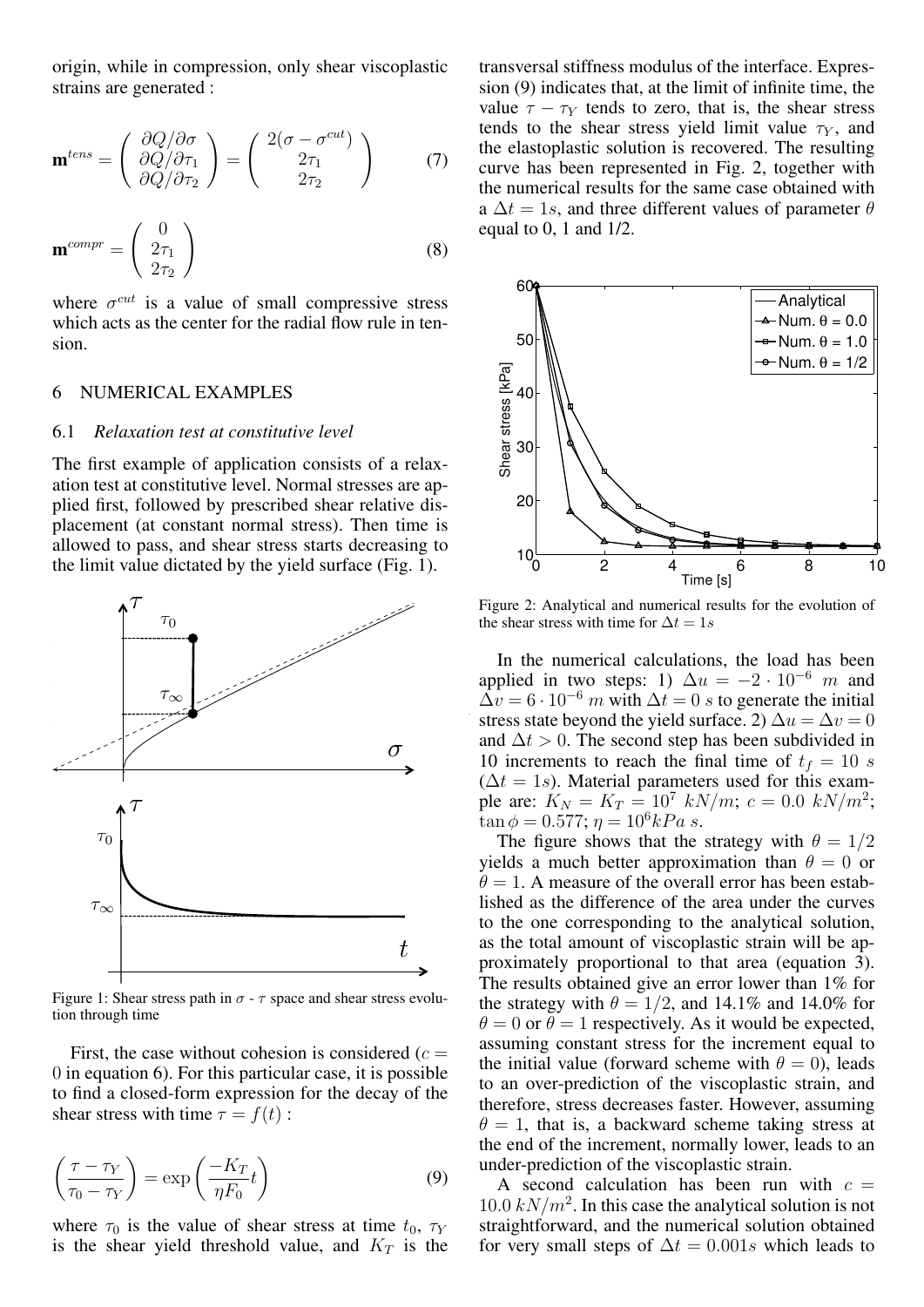practically the same results for any  $\theta$ , is taken as the "exact" solution. This "exact" solution is represented in Fig. 3 together with the numerical results obtained with  $\theta = 0$ ,  $\theta = 1/2$  and  $\theta = 1$ , first for  $\Delta t = 1s$  (left diagram), and then for  $\Delta t = 2.0s$  and  $\Delta t = 0.5s$  (right diagram).



Figure 3: Numerical results for the evolution of the shear stress with time for  $\Delta t = 1s$  (upper) and  $\Delta t = 0.5s$  and  $\Delta t = 2s$ (lower).

Fig. 3 (left) shows a similar trend as Fig. 2. Fig. 3 (right) shows some additional features of the integration schemes, confirming the better performance of  $\theta = 1/2$  and showing that for larger time increments  $(\Delta t = 2s)$  convergence is not even obtained for  $\theta = 0$ . The overall error of the three solutions in terms of area under the curves for  $\Delta t = 0.5s$  are: less than 0.1% for  $\theta = 1/2$  in front of 4.4% and 4.3% for  $\theta = 0$  and  $\theta = 1$ , respectively. Additionally, calculations have been also run for  $\Delta t = 0.2s$  with errors of 1.7% for both  $\theta = 0$ and  $\theta = 1$ . And one has to decrease  $\Delta t$  to the value of  $\Delta t = 0.05s$  to obtain errors of less than 1% for those values of  $\theta$ . This means that for those strategies  $(\theta = 0$  and  $\theta = 1)$  one requires about 20 times more time steps to obtain similar accuracy as for  $\theta = 1/2$ . Also remarkable is the observation that the backward scheme  $\theta = 1$  (usually assumed to be more accurate) leads to similar errors as the forward scheme with  $\theta = 0.$ 

## 6.2 *Rock slope stability with zero-thickness interface elements*

The main objective of this example is to evaluate the performance of the viscoplastic relaxation iterative procedure for a classic rock slope analysis (Fig. 4). The following geometry has been considered:  $L =$ 100 m,  $H = 80$  m,  $\Delta p = 1.0 kPa/m$ ,  $\beta_1 = 55.1^\circ$  and  $\beta_2 = 55.7^\circ$ . For the inclined interfaces the strength parameters used are  $c = 75 kPa$ ,  $\tan \phi = 1.0$  and  $\eta =$  $10^6$  kPa s, while for vertical interfaces  $c = 1.0$  kPa,  $\tan \phi = 1.4$  and  $\eta = 10^6$  kPa s. Rock mass is assumed linear elastic with  $E = 2 GPa$  and  $\nu = 0.2$ .

First, the initial stress state due to gravity with  $K_0 = 0.8$  was generated using the viscoplastic relaxation scheme and  $\theta = 1/2$ . Then, the distributed load  $\Delta p$  was applied incrementally using a viscoplastic relaxation iterative scheme (also with  $\theta = 1/2$ ) until the failure was reached.

As it can be observed in Fig. 4 different compatible failure mechanisms exist and it is not trivial to determine *a priori* which is the most unfavorable one. Failure was reached after a total of 103 increments of  $\Delta p = 1.0 \; kPa/m$ , and the failure mechanism was found to be a combination of the first vertical and the lowest inclined joints.

## 7 CONCLUDING REMARKS

An efficient integration procedure for Perzyna-type viscoplasticity with a stress-prescribed scheme has been presented, which can be used for a physical (real time) time-dependent problems or as a basis for a viscoplastic relaxation procedure (fictitious time). The latter allows to recover the elastoplastic solution as a limit inviscid case.

The viscoplastic scheme is successfully implemented for a zero-thickness interface model originally conceived for time-independent representations of rock discontinuities

A constitutive example shows that different values of the parameter  $\theta$  lead to different decay curves of shear stress with time, and subsequently also to different total values of accumulated viscoplastic strain. While for  $\theta = 0$  viscoplastic strains are underestimated, for  $\theta = 1$  an over-estimation is produced. Best results compared to "exact" solution are obtained with  $\theta = 1/2$ .

In the context of the Finite Elements calculation of a rock slope stability problem, the proposed viscoplastic relaxation method is shown capable of detecting the non-trivial failure mechanisms in fractured rock masses.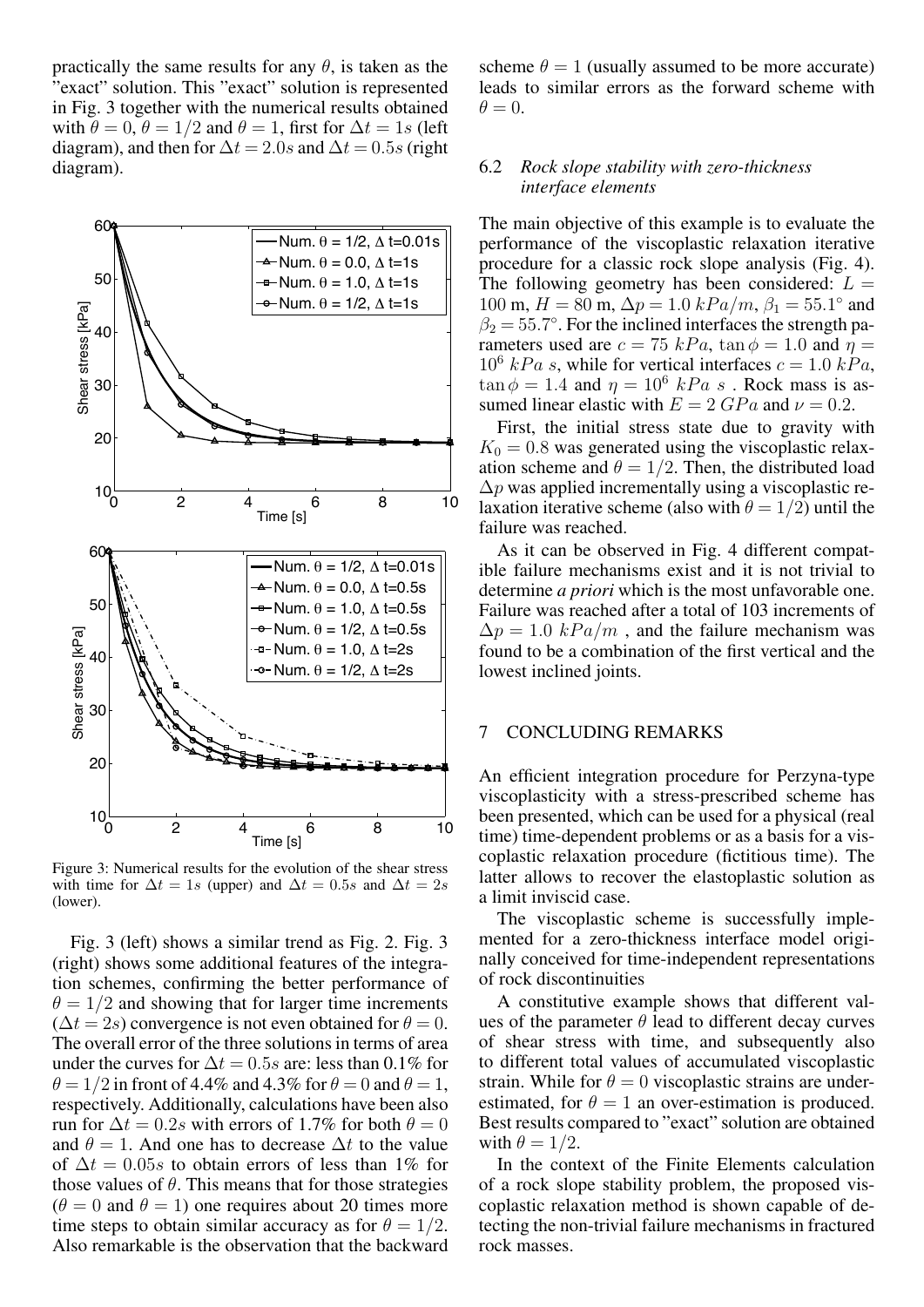

Figure 4: Original geometry and boundary conditions and deformed mesh (x100).

## 8 ACKNOWLEDGMENTS

Partial support for this research has come from project BIA-2012 36898 MEC (Madrid), which includes FEDER funds (European Comission). Funding from 2009SGR-180 from Generalitat de Catalunya (Barcelona) is also greatly appreciated. The first author also wishes to thank MEC (Madrid) for the doctoral fellowship received 2009-2012 including funds for a 6 months stay at CU-Boulder.

## **REFERENCES**

- G. Alfano, F. De Angelis, and L. Rosati. General solution procedures in elasto/viscoplasticity. *Computer Methods in Applied Mechanics and Engineering*, 190(39):5123 – 5147, 2001.
- I. Aliguer, I. Carol, and S. Sture. Stress-driven integration strategies for perzyna-type elasto / viscoplasticity and viscoplastic relaxation. submitted for publication, 2013.
- C. Betegon, J.J. del Coz, and I. Penuelas. Implicit

integration procedure for viscoplastic gurson materials. *Computer Methods in Applied Mechanics and Engineering*, 195(44-47):6146–6157, 2006.

- A. Caballero, K.J. Willam, and I. Carol. Consistent tangent formulation for 3D interface modeling of cracking/fracture in quasi-brittle materials. *Computer Methods in Applied Mechanics and Engineering*, 197(33-40):2804 – 2822, 2008.
- A. Caballero, D. Garolera, I. Carol, and A. Gens. Viscoplastic multilaminate model for jointed rock with stress-prescribed using a stress-prescribed LEGI scheme. In *Proceedings of the Int. Conf. on Rock Joints and Jointed Rock Masses*, pages 1–8, Tucson, AZ, 2009.
- I.C. Cormeau. Numerical stability in quasi-static elasto/visco-plasticity. *International Journal for Numerical Methods in Engineering*, 9(1):109–127, 1975.
- T.J.R. Hughes and R.L. Taylor. Unconditionally stable algotiyhms for elastic/ visco-plastic finite element analysis. *Computers and Structures*, 8(2): 169–173, 1978.
- R. Lorefice, G. Etse, and I. Carol. Viscoplastic approach for rate-dependent failure analysis of concrete joints and interfaces. *International Journal of Solids and Structures*, 45(9):2686–2705, 2008.
- D. Peirce, C.F. Shih, and A. Needleman. A tangent modulus method for rate dependent solids. *Computers and Structures*, 18(5):875 – 887, 1984.
- D. Peric. On a class of constitutive equations in viscoplasticity: Formulation and computational issues. *International Journal for Numerical Methods in Engineering*, 36(8):1365–1393, 1993.
- P. Perzyna. Fundamental problems in viscoplasticity. *Advances in Applied Mechanics*, 9(C):243– 377, 1966.
- J.P. Ponthot. Unified stress update algorithms for the numerical simulation of large deformation elastoplastic and elasto-viscoplastic processes. *International Journal of Plasticity*, 18(1):91–126, 2002.
- J. Simo and T.J.R. Hughes. *Computational Inelasticity*. Springer, Berlin, 1998.
- J. C. Simo, J. G. Kennedy, and S. Govindjee. Nonsmooth multisurface plasticity and viscoplasticity. loading/unloading conditions and numerical algorithms. *International Journal for Numerical Methods in Engineering*, 26(10):2161–2185, 1988.
- J.C. Simo. Nonlinear stability of the time-discrete variational problem of evolution in nonlinear heat